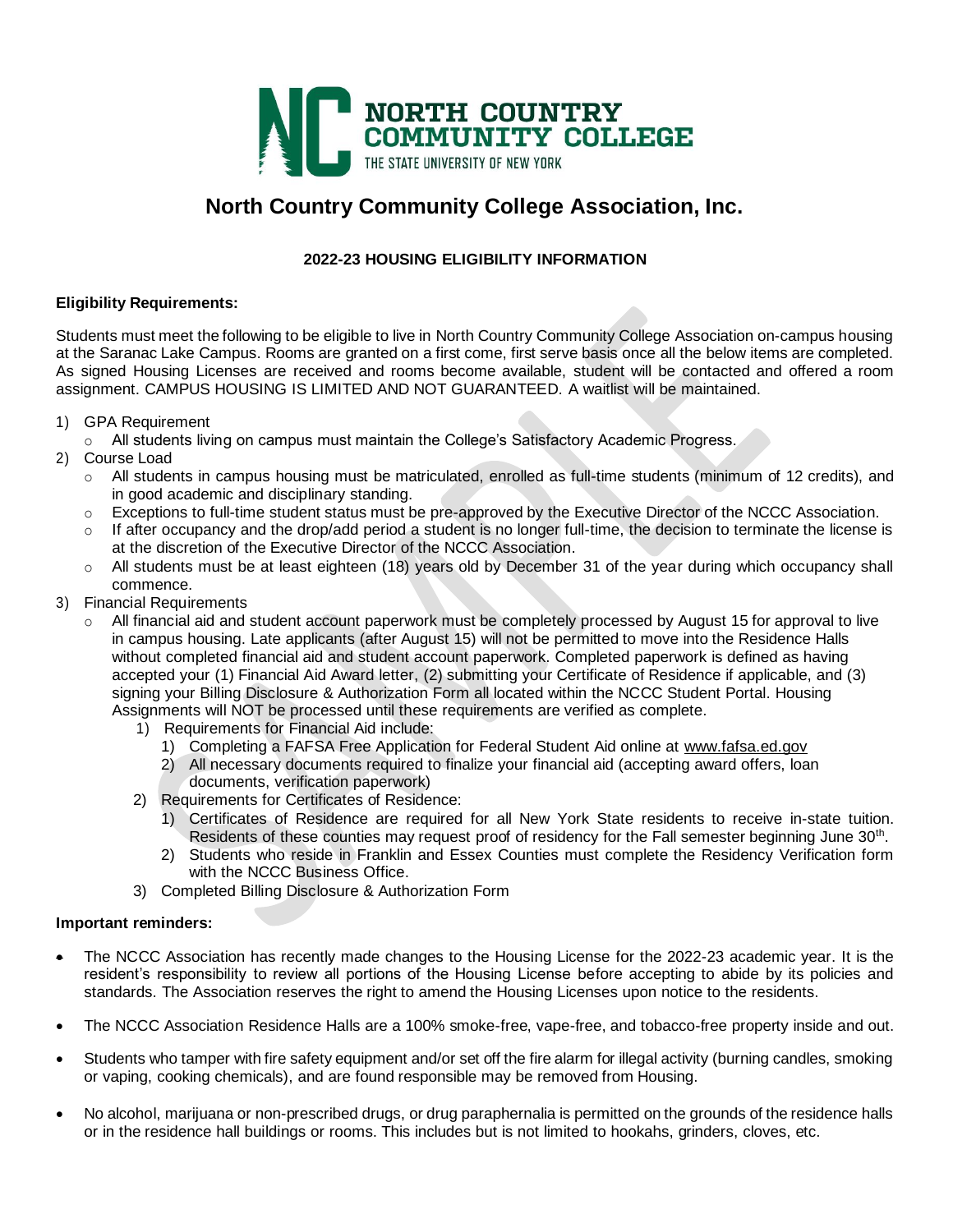

## **North Country Community College Association, Inc. 2022-23 HOUSING LICENSE**

This is a binding agreement between you and the NCCC Association, Inc. This housing license is for the term specified below. It is a revocable license that gives you the right to share a suite and to have a bedroom in the residence hall owned and operated by the North Country Community College Association, Inc (herein "NCCCA" or "NCCC Association"). This license will be in effect as long as you remain eligible for housing and are a student at North Country Community College (herein the "College") as determined by the College's Registrar.

Residents must adhere to the terms of this license, and all of the College's rules and regulations, and to any amendments<br>thereof issued by NCCC Association or the College. This information may be found at: thereof issued by NCCC Association or the College. This information may be found at: <https://www.nccc.edu/housing/index.html>

To be eligible to reside within the campus housing, you must either pay the applicable room charge for that semester to the College or submit a College approved payment plan by the advertised deadline. All housing payments shall be paid to the College as noted on the Student Bill. **The Housing Rate is billed by semester at for a standard single, premium single, or double room rate, plus a 14 Meal/Week Plan. THIS HOUSING LICENSE IS A TWO SEMESER BINDING CONTRACT.** You will be asked to rank your preference for room assignment on the last page of this License.

| <b>Standard Single</b> | Premium Single  | Double Room     | 14 meals/week Meal Plan |
|------------------------|-----------------|-----------------|-------------------------|
| \$3398/Semester        | \$3636/Semester | \$2398/Semester | \$2000/Semester         |

#### **Definition of Terms:**

- **Residence Halls:** Includes all interior and exterior spaces of the NCCC Association Residence Hall Property (e.g., Saints Community Centers, parking lots, and common spaces) to be controlled by the License.
- Suite: Includes all spaces within the 4-bedroom suite (e.g., gully kitchen, common space, bathrooms) to be controlled by the License.
- **Bedroom (or Room):** The specific area assigned to a student within the suite. Bedrooms are currently designated as (1) standard single, (2) premium single, or (3) double room at the rates listed above.
- **Room Assignment:** The actual bedroom and suite assigned to the resident, and for which the resident is responsible.

#### **License:**

NCCC Association hereby licenses to you the right to occupy a portion of the Residence Hall, subject to the terms and conditions of this Housing License and the policies, procedures, codes of conduct, and rules and regulations of the College and NCCC Association, which may be amended from time to time. The portion of the residence hall licensed to you shall consist of the exclusive use and occupancy of a single room. Decisions on placement are at the discretion of the Executive Director of the NCCC Association or designee. Common spaces or other public areas within the Residence Hall may be used by the residents of the building, but ownership and occupancy rights are retained by NCCC Association.

#### **Term:**

The right to occupancy within the NCCC Association Residence Halls shall commence upon receipt of your residence hall key and shall terminate upon the conclusion of the College's spring final examination period for non- graduating students and following the College's commencement ceremony for graduating students, unless sooner terminated as provided herein. Except for students who have received written approval for break housing, the residence hall will be closed during Thanksgiving Break, Winter Break, and Spring Break, and students must vacate the residence hall during these periods. The specific dates for these breaks and dates for move-in and out will be determined by the College's academic calendar. Break Housing will only be offered for Thanksgiving and Spring Break and a separate Break Housing Agreement is required.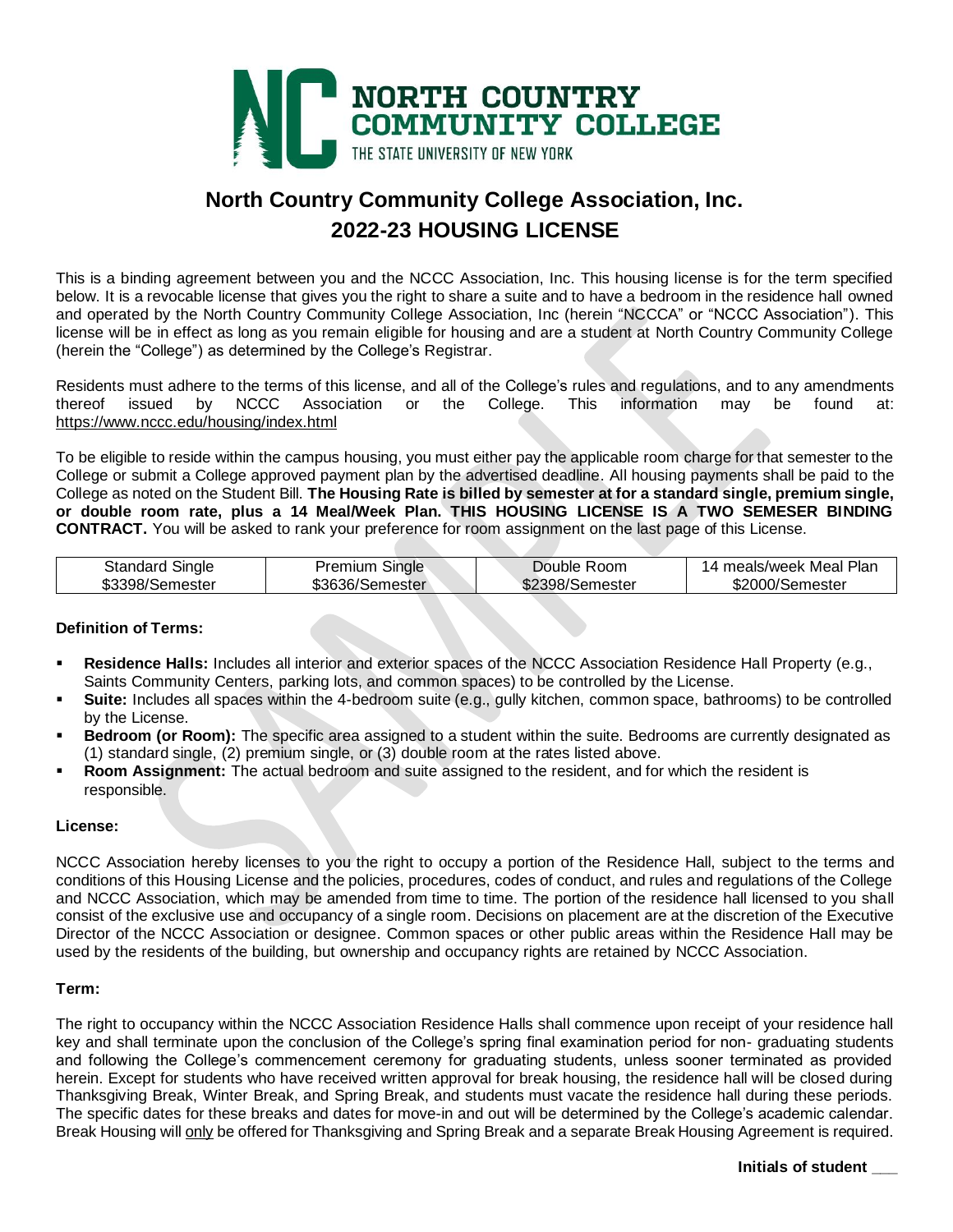#### **Agreement Constitutes a License:**

NCCC Association and you acknowledge and agree that this Housing License and the license granted hereunder constitutes a revocable license and not a lease, and that nothing contained in this Housing License creates a landlordtenant relationship. As a resident entering into a license and not a lease, you understand and acknowledge that the rights or protections afforded to lessees or tenants under the laws of the State of New York are not afforded to you. You are **strongly encouraged** to seek legal counsel with respect to this license before signing it. If student is under the age of 18, a parent signature is required on this Housing License.

#### **Use of Premises:**

You understand and agree that the room is licensed for residential use only. You shall not use the room as a business, nor shall you conduct any business activities anywhere in the room or on the grounds of the residential community. Conducting business activities includes- but is not limited- to using the living unit address as a mailing address for business related activities and functions, and hosting of websites. You additionally understand and agree to not permit the room to be used for illegal purposes, nor to engage in illegal acts in the room or upon the grounds of the residential community.

#### **License Termination:**

The College and NCCC Association, at their sole discretion, reserve the right not to renew or continue this Housing License for any subsequent periods. NCCC Association may exercise any and all rights it may have under this Housing License and under applicable laws in the event that you fail to vacate the room and the residence hall upon such termination.

NCCC Association may administratively terminate this Housing License and require you to vacate the residence hall by giving written notice to vacate for any of the following reasons:

- a) You are or become ineligible to be a resident.
- b) You fail, for any reason, to comply with any provision of this Housing License or any rule/regulation established at any time by NCCC Association or the College.
- c) If NCCC Association or the College, in their sole discretion, deem such termination necessary or advisable; or
- d) If you are sanctioned to be removed from housing as part of the Student Conduct process.

#### **Additional Fees:**

You shall pay a charge of \$40.00 for any payment returned for insufficient funds or which otherwise fails to clear the issuing bank. Such charges shall be due and payable immediately upon notification to you of each such instance and shall be in addition to any late charges assessed. The insufficient funds check charge shall constitute an additional license fee and not a penalty. Additional fees, including but not limited to insufficient funds fees, lock-out fees, key/card replacement fees, cancellation fees, damage fees, storage fees, etc. will be billed by NCCC Association onto the Student Account. Payments received will first be applied to any outstanding charges, including but not limited to damage repair and insufficient funds check charges, incurred by you or on your behalf, prior to applying payment to the current license fee payment due. In the event the payment is insufficient to pay in full all charges then outstanding, you shall immediately pay the difference. A \$75.00 fee is issued for late payments. See Business Office for policy details and Payment Plan options.

#### **Collection Cost Fees:**

You accept liability for any collection costs as a result of failure to pay, including without limitation, collection agency fees, court costs and attorney's fees. You agree that if your payment includes approved financial aid, you will be fully obligated to pay the balance of any balance as a result of financial aid that does not materialize or for which the student is deemed ineligible (as a result of withdrawals, drops, failure to meet academic progress or other reasons). See Billing Disclosure and Authorization Form for more details.

#### **Meal Plan:**

Students living in campus housing **are required** to purchase a minimum of a fourteen (14) meals per week plan. Payment for the meal plans shall be payable at the time housing rates are paid.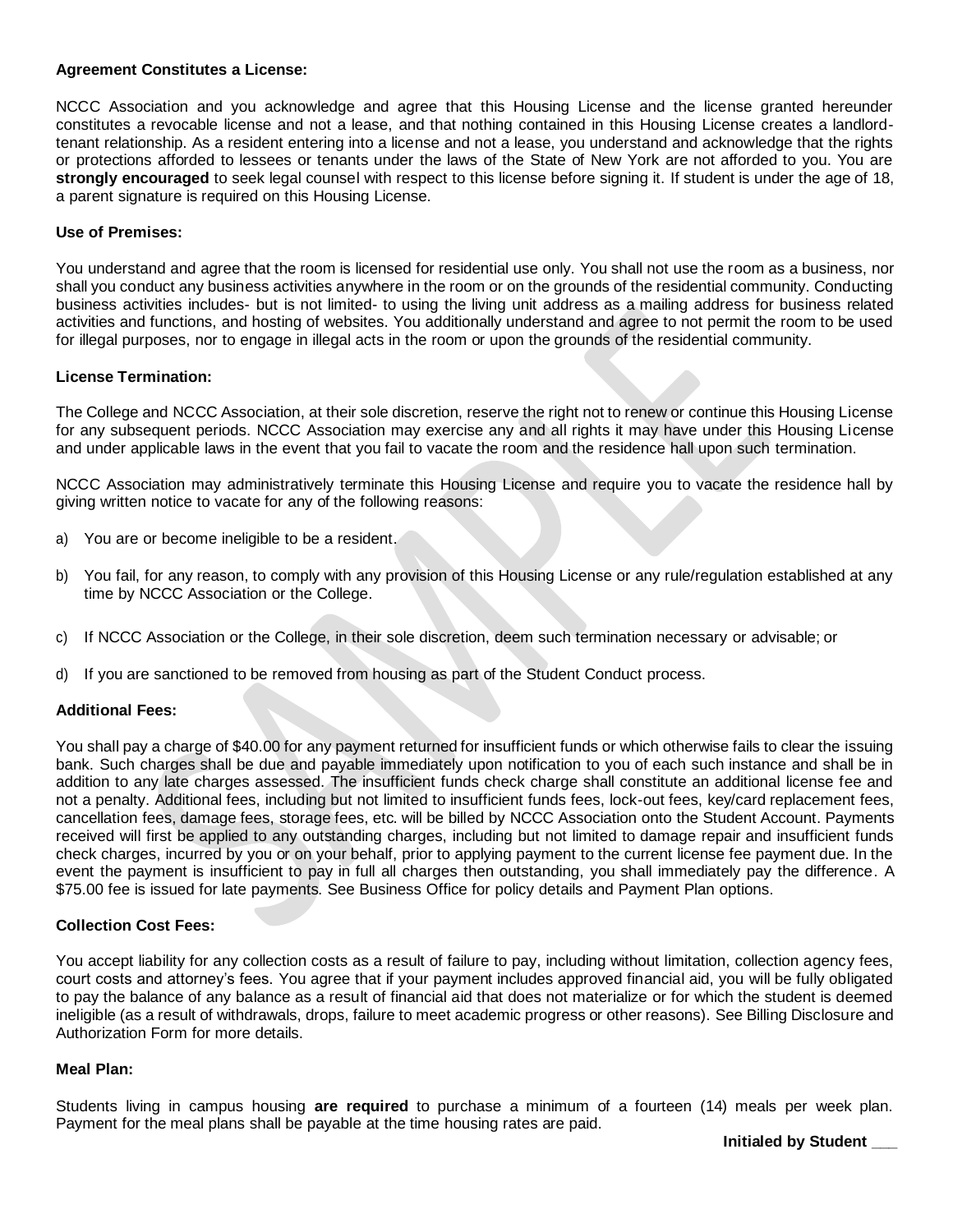#### **Housing and Meal Plan Refund Policy:**

Requests to be released from the terms of the Housing Contract and receive a refund for housing costs must be made in writing. If you withdraw from the College, you will be charged fees for housing and meals according to the following schedule:

| TIME PERIOD:                      | PERCENT THAT IS REFUNDABLE:                             |  |  |
|-----------------------------------|---------------------------------------------------------|--|--|
| Prior to first day of classes     | A daily rate of \$35/day will be charged for each night |  |  |
| During the first week of classes  | 75%                                                     |  |  |
| During the second week of classes | 50%                                                     |  |  |
| During the third week of classes  | 25%                                                     |  |  |
| After the third week of classes   | 0%                                                      |  |  |

If this Housing License is administratively terminated as described in the earlier section you will not be entitled to a refund of residence hall charges, meal charges, or to the deposit.

If you occupy the space and vacate prior to classes beginning and you are not taking classes during that term, you will be charged a daily prorated amount for the time you had your key as well as your belongings in the space occupied as per the NCCC Association Refund Policy.

#### **Cancellation Policy:**

Continuing students and new incoming students who wish to cancel their Housing License must submit their cancellation request in writing to [reslife@nccc.edu](mailto:reslife@nccc.edu) by August 1, 2022 for Fall semester and by December 16, 2022 for Spring semester. Please refer to the Refund Policy in the Housing License.

Students may terminate their Housing License for the following reasons with four (4) weeks' notice:

- 2) December graduation,
- 3) Military service,
- 4) Medical withdrawal,
- 5) Transferring to another college after-one Fall semester, or
- 6) Loss of Financial Aid or other documentable financial hardship

If you remain enrolled for the spring semester, you will be held liable for spring room charges, even if you are registered online only. If you graduate in December but enroll in the spring semester, the Housing License will still be in effect. You may be released from your obligation under this license only with written permission of the Executive Director of the NCCC Association. All requests for release must be submitted on a **Petition for Release from Housing License Form** available from the NCCC Association. The decision as to whether to accept any such request shall lie solely at the discretion of the Executive Director of the NCCC Association or designee.

#### **Holds:**

Failure to pay all college tuition, Housing License fees, meal charges, other fees, charges, and other amounts due will result in a hold placed on your College Student Account.

#### **Residence Life Policies and Conditions of Occupancy:**

At the discretion of the Executive Director any student requesting housing may be subject to a criminal background check prior to or after being accepted to live in the Residence Halls. By signing this License Agreement, the resident authorizes the criminal background check to be done.

Students in housing must be matriculated, enrolled as full-time students (12 credits minimum), in good academic and disciplinary standing, and will be at least eighteen (18) years old by December 31 of the year during which occupancy shall commence, and not be deemed by the Executive Director to pose a risk to the safety of other residents based on the results of any criminal background check. If prior to the end of the withdrawal period a student is no longer full-time, or for any of the within stated reasons, the decision to terminate the license is at the discretion of the Executive Director of the NCCC Association or designee. Other exceptions to full-time credit load requirement for residents must be approved by the Executive Director or designee.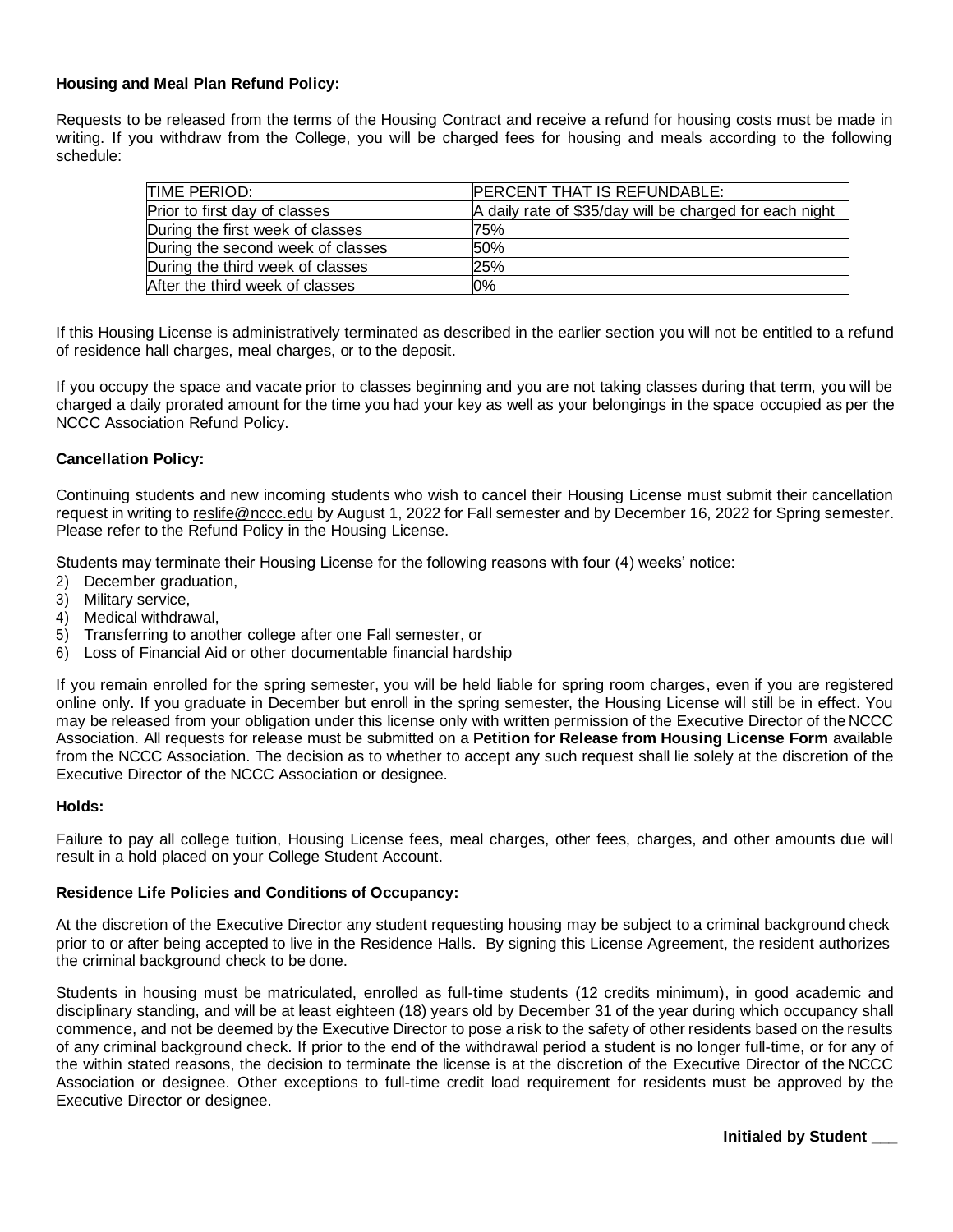NCCC Association may terminate this license, revoke a student's right to reside in the residence hall, and take possession of his/her room, if at any time a resident (or his or her guests) violates any rules set forth in the Residence Life Handbook and/or Student Code of Conduct, or any policies and conditions recited in this license. Upon such termination, the student may not be a guest of any other resident.

NCCC Association understands and respects the student's right to privacy, however, when health, safety, sanitary, repair, or emergency maintenance issues arise, the NCCC Association and the College reserves the right to enter and inspect any room and make repairs where necessary without prior notice. NCCC Association is entitled to enter and inspect residence hall rooms at any time in order to protect the health and safety of all students, and to ensure the maintenance and sanitation of such rooms. NCCC Association shall endeavor (but not be required) to post notice of any general room inspection at least twenty-four (24) hours beforehand. In addition, NCCC Association is entitled to enter and conduct an unannounced inspection of any residence hall room if it has reasonable cause to believe that illegal activity is, or may be, occurring in such room, that violation of any policies or conditions of occupancy either in this Housing License or contained in the Residence Life Handbook and/or Student Code of Conduct is or may be occurring therein, or in the case of an emergency.

No weapons of any kind shall be permitted in the Residence Halls as stated in the Residential Life Handbook and Student Code of Conduct. This includes items that are replicas or have been altered to appear as a real weapon, including BB guns and airsoft guns. No alcohol, marijuana, non-prescribed drugs, or drug paraphernalia is permitted in the residence hall or room. This includes but is not limited to hookahs, cloves, etc. Residents are responsible for any guests found in violation of this policy. No alcohol or tobacco-products are permitted, even for residents that are of the legal age. Residents may not be under the influence of drugs and/or alcohol in the Residence Halls. This policy includes the parking lots and outside grounds of the Residence Hall property.

No animals or pets of any kind are permitted in the Residence Halls with the exception of certified service animals in accordance with the Americans with Disabilities Act and Federal Fair Housing Act. Any prospective resident may request additional information related to service animals by contacting the Executive Director of the NCCC Association or designee for more information. Emotional Support Animals are not permitted.

#### **Arrival:**

Student may not occupy or deliver items to the Residence Halls prior to the official move-in date. Students will receive a letter indicating move-in date, room assignment, and name(s) of roommate(s) prior to move-in. Requests to allow early arrival of specific student shall be made in writing to the Executive Director of the NCCC Association. All requests will be reviewed and the Executive Director of the NCCC Association or designee will determine whether the request is granted. Upon arrival, ALL Students must report to the Saints Community Center where keys and further instructions will be issued.

#### **Loss or Damage:**

Students are responsible for the daily care and cleaning of their rooms and suites. Failure to keep the common areas in the suite clean may result in all occupants of the suite being charged for cleaning of these areas. Students are responsible for keeping suites and bedrooms clean and free from insect infestation (e.g. ants, cockroaches, bedbugs, crickets, etc.) and are responsible for pest control costs if needed. All suites and rooms will be checked at each break closing, and any that possess a health hazard or are not cleaned so that a new occupant can move in will be cleaned, and all current residents will be charged for the cleaning.

Each Student must complete and sign a Room Condition Report provided by the NCCC Association within 24 hours of occupying any room; either an original assignment or following a room change. This form, when countersigned by the NCCC Association, is the basis for assessment of any damage and/or loss attributable to the Student at the termination of occupancy. Failure to complete, sign, and return the form will result in the student's assumption of responsibility for any damages evident in the room and does not absolve the student of damage costs.

Students residing in a room are jointly and individually responsible for the furniture and condition of the room and suite. Students will be charged for damages and will be expected to promptly and fully pay for any and all such damages. Students who fail to respond to notices of fire safety violations will be fined for these violations. Fines are determined by the NCCC Association and/or the Saranac Lake Fire Chief.

The College, the NCCC Association, their agents, and any affiliated entities or individuals shall not be liable, directly or indirectly, for- and you agree to hold them harmless from- any loss or damage to any article of personal property or vehicle anywhere on the premises or on College property caused by fire, water, steam, the elements, insufficient heat, loss, surges of electricity, the actions of third persons, or any other acts of nature resulting in the interruption of service or damage to personal belongings. Additionally, students who cause damage in the Residence Halls, including major structural damage, will be held financially accountable for all damages caused.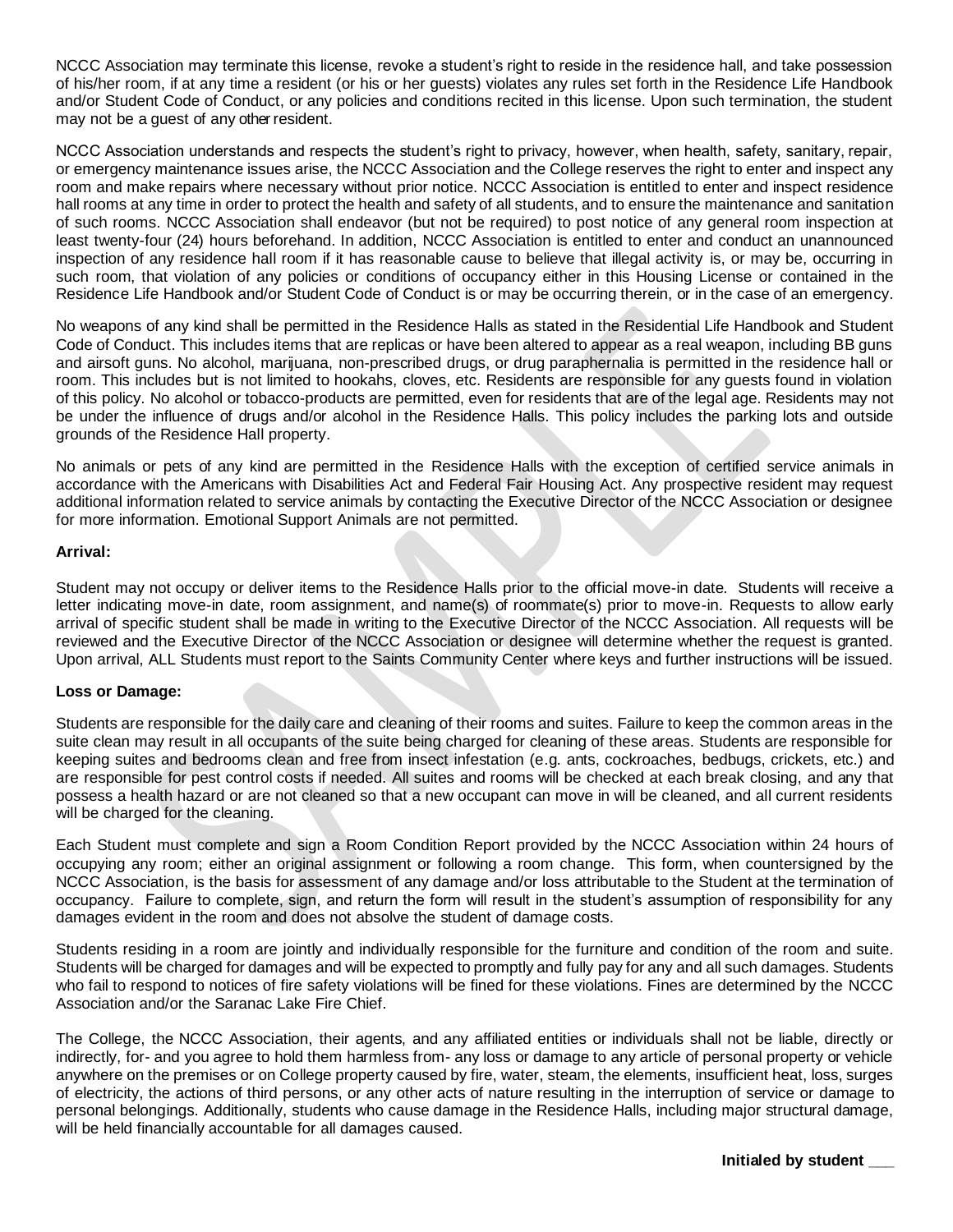No resident may paint, put nails or screws in, make holes in, or otherwise alter or damage the residence accommodation or any other part of the Residence Halls without on each occasion obtaining prior written consent from the appropriate NCCC Association administrator. The cost of any repair, cleaning, damage, or loss to the facility, will result in appropriate charges to the resident responsible for violating this policy.

Room damages beyond normal wear and tear will be charged to the student's account. Damages to common areas are the sole responsibility of the resident (which includes the resident's guests or invitees) causing the damage and will be charged. If a determination cannot be made as to which resident is responsible, all residents sharing the common area will be charged on a pro rata basis. Students are responsible for all damage costs.

Student will be billed for the cost of re-keying a door. Key(s) returned at check-out that are not the same keys issued at move-in will also necessitate the re-keying of the door with assessment of charges to the student responsible. All keys remain the property of the NCCC Association. Duplication is strictly prohibited. Failure to turn in a room key immediately upon vacating will result in a charge of \$75.00 for the replacement and rekey of the room and \$15 for the mailbox key replacement. Re-coring a door for any reason other than mechanical failure will result in a charge of \$150 for core replacement.

Mail and items shipped by common carrier will be accepted by Residence Life & Housing as an accommodation to students. Residence Life & Housing and NCCC Association do not accept liability for damage or loss (even as a result of negligence) of any such article. Mail and package service will be limited to Monday through Friday, and may be limited during NCCC break periods, and NCCC holidays. Student is responsible for providing a forwarding address to senders upon leaving NCCC, as USPS will not forward mail. Any mail received after a student has left will be returned to sender.

A list of items most commonly billed and the cost is available upon request.

#### **Roommates, Room Changes, and Assignments:**

NCCC Association will make room assignments. North Country Community College supports diversity and offers a residential experience with people of different beliefs, backgrounds and cultures. The residence hall system **does not** discriminate on the basis of gender identity, race, culture, ethnicity, age, disability, sexual orientation, religion, or national origin. NCCC Association will not change or alter room assignments based on the protected classes previously described.

Resident's request for specific roommates will be considered but not guaranteed. In the event that a Resident's assigned roommate shall fail to take occupancy of the room or shall cease to occupy the room, NCCC Association shall have the right to fill the space with another student.

All room changes must have the prior approval of the NCCC Association Residence Life Professional Staff. As all room changes require turnover cleaning, the cost of cleaning, beyond normal wear/tear the room shall be charged to the student's account any time rooms are changed. Room rates will be adjusted and pro-rated if you move to a different type of room (rates differ by premium single, double, or regular single).

NCCC Association reserves the right to reassign students' rooms at any time.

Students shall not assign, transfer or sublet this License. Subletting includes short-term or temporary rental arrangements including, but not limited to, those offered through peer-to-peer accommodation services such as, but not limited to, Airbnb, Craigslist, or Couchsurfing. Assigning, transferring or subletting may result in discipline and/or license revocation without compensation, or rebate of license charges or prior payments.

#### **Guests:**

No other person or persons shall occupy the room or the residence hall. **You, as host, assume full responsibility for your guests' behavior as well as all charges for damages that result from your guests' behavior.**

Residents who wish to invite guests are required to register them electronically as well as escort them the entire time they are in the building. Guests whose actions or whose presence in the residence hall is in violation of the rules/regulations of NCCC Association or the College will be considered trespassers.

Fire Code limits suite occupancy to a maximum of nine (9) people in a suite at any one time due to fire safety concerns. Student and student guests may not make excessive noise or otherwise disrupt the residence community or adversely affect other residents.

Please reference the NCCC Association Guest Policy for further information. **Initialed by student**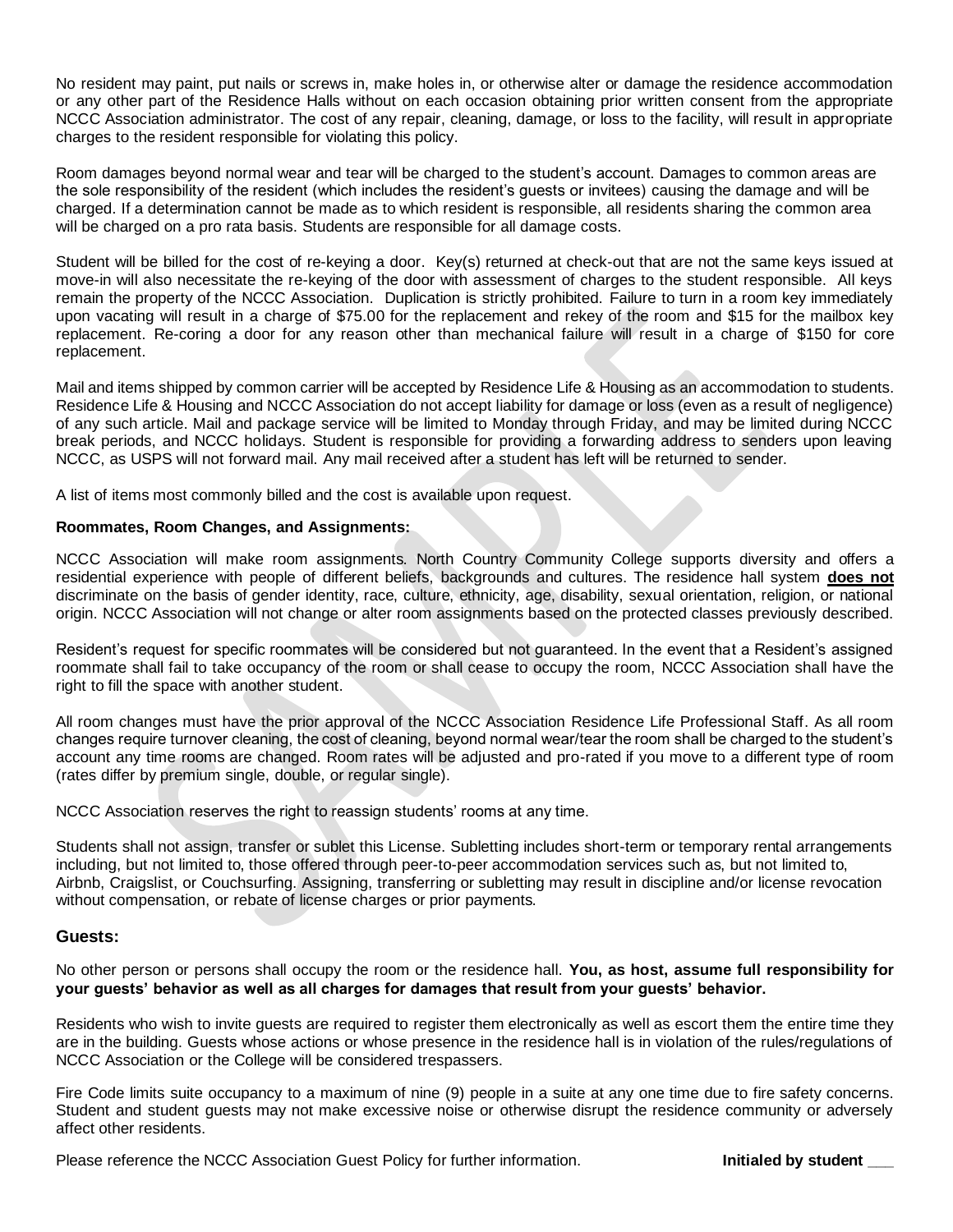#### **Vacating/Departure:**

When leaving the residence or changing rooms at any time of the year, Student shall complete the following procedures in order for room to be considered vacated:

- Remove all personal belongings
- Remove all refuse/discarded material and leave the assigned space as clean as it was upon check-in
- Return all issued keys and complete appropriate forms
- Complete a Room Condition Report
- Complete forwarding address information

If a student withdraws from the College or is approved to change rooms, they must vacate their currently assigned space at the residence hall within 48 hours. If a student withdraws from the College between semesters, they must vacate currently assigned space at the residence hall within 5 business days. Please reference our Abandoned Property Policy regarding Failure to Vacate.

#### **Academic or Behavioral Dismissals:**

Student who are academically or administratively dismissed must follow these procedures:

- Fall Dismissal. A student dismissed following the fall semester must notify the NCCC Association Residence Life Professional Staff and/or the Executive Director of the NCCC Association immediately following receipt of the official letter of academic dismissal. The student must make arrangements with the NCCC Association Residence Life Professional Staff to formally check out of room assignment.
- Spring Dismissal. A student dismissed following the spring semester must notify the NCCC Association Residence Life Professional Staff and/or the Executive Director of the NCCC Association in writing within 30 days of receipt of the official letter of academic dismissal. Students appealing the academic dismissal must notify the NCCC Association Residence Life Professional Staff and/or the Executive Director of the NCCC Association of their intent or they will lose their fall housing assignment.
- Administrative Referrals/Actions. A student, either dismissed or suspended from NCCC for disciplinary reasons, or administratively withdrawn by the Associate Vice President of Student Affairs or Executive Director of the NCCC Association, will be responsible for all fees associated with this license.

#### **Abandoned Property Policy and Failure to Vacate:**

Any personal property that remains in a room upon termination of the license shall be deemed abandoned and may be disposed of by NCCC Association at its sole discretion after 15 days following termination of the license. NCCC Association may, at its discretion, make efforts to notify the student and/or the student's parent(s) and/or guardian(s) that property has been found in the room. Neither NCCC Association, the College, nor their agents or contractors, assume any responsibility for such property at any time, regardless of any course of action taken. A fee of \$250 will be charged to student's accounts whose abandoned property needs to be stored and/or removed.

If you fail to vacate the room and the residence hall at the end of the Housing License term or earlier date of termination of the Housing License, in addition to all other remedies available to NCCC Association, the student will be sent through the Student Conduct Process.

Students are required to move out of their rooms at the end of the semester if they are not registered for the spring semester. Students who do not remove their belongings at the end of the semester and are not registered for the spring semester, may have their belongings discarded or recycled and will be financially responsible for the cost of doing so.

#### **Contact Permission:**

You grant permission to NCCC Association and the College to contact at any time your parent(s) and/or guardian(s) regarding any issue related to your occupancy of the room or the residence hall or any issue related to payments or financial accountability. A FERPA release of student information form is required to be on file upon check in.

NCCC's Missing Person Policy requires us to collect an emergency contact for every resident. This information will also be collected upon check-in at the Residence Halls.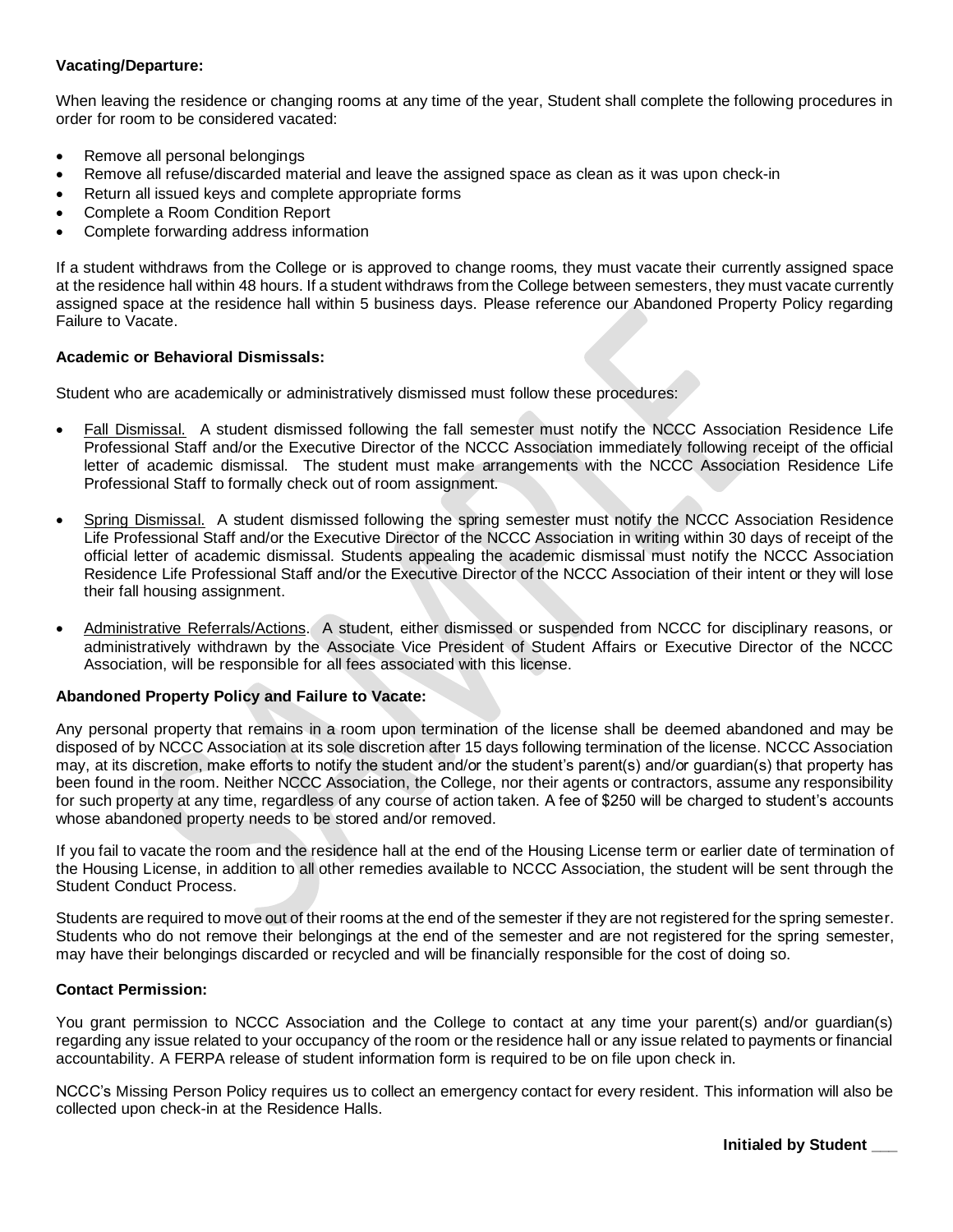#### **Insurance:**

It is **highly** recommended that you obtain and maintain **health AND renter's equivalent type** insurance. You acknowledge that NCCC Association does not have any responsibility for any costs, fees, or other charges- financial or otherwise- for medical services or care for you. Any insurance carried by NCCC Association does not cover you or your guests, your personal property, or the personal property of your guests. You acknowledge that you have been strongly encouraged to obtain personal insurance that may provide coverage against these and other physical losses of property, in addition to providing temporary housing accommodations and protection against personal loss.

#### **Enforcement Procedure and Policy:**

NCCC Association and College staff are delegated the responsibility to take the actions necessary to ensure the health, safety, and welfare of the residents. Responsibility for interpretations of the residence hall rules and their enforcement is solely that of the Executive Director of the NCCC Association and College Residence Life staff. Students may be removed from Housing for actions committed by their suitemates. It is important that if there are violations of the Student Code of Conduct and/or Residence Hall Policy in the suite, the student informs the Executive Director of the NCCC Association and/or College Residence Life personnel as soon as possible. It is understood and agreed that you accept and agree to the rules of the Housing License herein and that you are responsible for adherence to all policies specified in the Student Code of Conduct and Residence Handbook.

If you fail to observe any of the terms and conditions of this Housing License, you forfeit your right to reside in the residence hall and may be subject to disciplinary action according to the rules and regulations of the College. NCCC Association reserves the right to remove any student from his/her residence hall room if, in the judgment of the Associate Vice President of Student Affairs, Executive Director of the NCCC Association, or their designee, the student has engaged in or threatened acts of misconduct such that his/her continued presence would endanger public order, property, threaten the personal safety or security of others whether by acts of physical or mental harassment or other means, or be sufficiently disruptive as to adversely affect the ability of others to pursue their academic goals.

#### **Severability Clause:**

If any provision of this Housing License or portion of such provisions is held to be invalid, the remainder of this Housing License shall not be affected.

#### **Amendments and Modifications:**

You understand that any modifications, changes, additions, or deletions of the terms of this Housing License must be signed by both you and NCCC Association in order to be effective and binding.

#### **Governing Law:**

This Housing License shall be governed by and construed in accordance with the laws of the State of New York, without regard to principles of conflicts of law. All disputes shall only be resolved in the Supreme Court of Essex or Franklin Counties of New York State.

#### **Force Majeure**:

In the event NCCC Association is unable to perform its obligations hereunder, or if such performance is hampered, interrupted, or rendered impossible, hazardous or interfered with by reason of fire, casualty, lockout, act(s) of God or nature, riots, strikes, labor difficulties, pandemic, epidemics, any act or order of any public authority, administrative or judicial regulations, order or decree or by any local or national governmental or police authority of an emergency, or any other cause or event beyond such NCCC Association's control, the NCCC Association shall be excused from performance of this License Agreement and will not have any liability in connection herewith.

#### **Notices:**

To be effective, all notices and other communications to the resident under this Agreement shall be in writingand sent to the intended recipient by personal delivery or by registered or certified mail, return receipt requested, at his or her address first set forth below. All notices and other communications to NCCC Association under this Agreement shall be in writing and personally delivered to the Executive Director of the NCCC Association or sent by registered or certified mail, return receipt requested to NCCC Association, 23 Santanoni Ave. Saranac Lake, NY 12983. Each party may change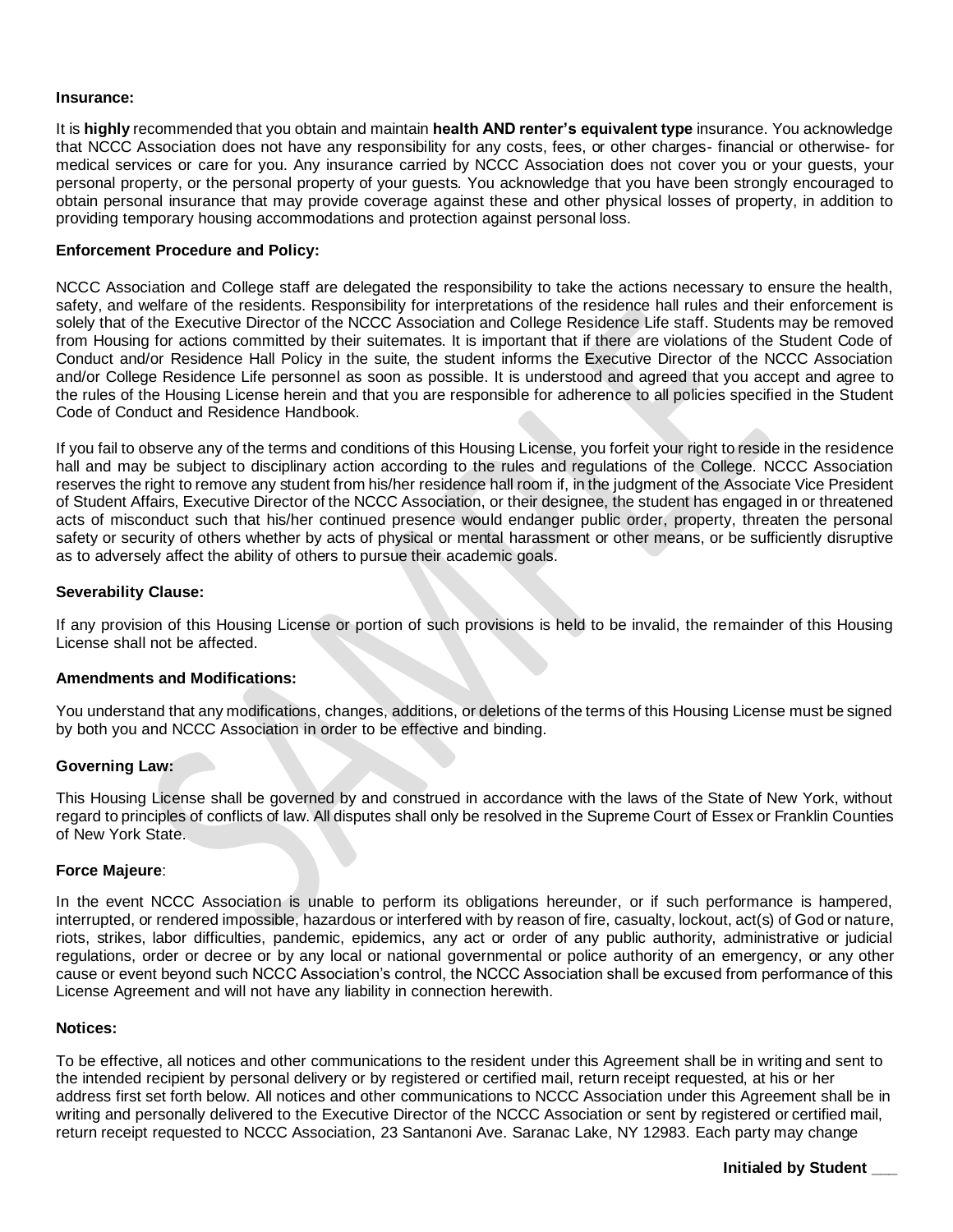their/its address for receipt of notice by giving notice of such change to each of the other parties pursuant to this paragraph. Notice will be deemed given immediately upon personal delivery, or three business days following the date on which such notice is mailed in accordance with this paragraph.

#### **Counterpart Execution:**

This Housing License may be executed in two or more counterparts, each of which shall be deemed an original, but all of which together shall constitute but one and the same instrument. Each party may execute this Housing License by any electronic method, and such electronic signature shall constitute an original signature.

**IN WITNESS WHEREOF,** you and NCCC Association have caused this Housing License to be duly executed as of the date you receive acceptance of your Housing License and room assignment **for the full academic year (Fall 2022 and Spring 2023)** from the NCCC Association.

The signature(s) below confirm that the Resident (student) and Co-signor agree to the terms and conditions of this legally binding Housing License.

|                  | accommodate your request.      |                                                                                                                       | Please rank your preference for room assignment below with (1) being your first choice and (3) being your last<br>choice. Note, students who are assigned a double room will only receive that discounted rate for the duration of double<br>occupancy. Premium singles and doubles are limited and assigned on a first come first served basis. We will do best to |
|------------------|--------------------------------|-----------------------------------------------------------------------------------------------------------------------|---------------------------------------------------------------------------------------------------------------------------------------------------------------------------------------------------------------------------------------------------------------------------------------------------------------------------------------------------------------------|
|                  |                                |                                                                                                                       | Standard Single \$3398/Semester Comparent Premium Single \$3636/Semester Comparent Double Room \$2398/Semester                                                                                                                                                                                                                                                      |
|                  |                                | and (3) being your last choice. If you have no preference for these options, please indicate Not Applicable           | Please rank your preference for the following housing options below if applicable with (1) being your first choice                                                                                                                                                                                                                                                  |
|                  |                                | <b>Quiet Living ____ Gender Neutral Suite ____ Break Housing Requested □ Not Applicable</b>                           |                                                                                                                                                                                                                                                                                                                                                                     |
|                  |                                | $\Box$ Check here if you are under the age of 18 years and require a parental/legal guardian as a co-signor.          |                                                                                                                                                                                                                                                                                                                                                                     |
|                  | Parent/Guardian Email Address: | <u> Andreas Andreas (Andreas Andreas Andreas Andreas Andreas Andreas Andreas Andreas Andreas Andreas Andreas Andr</u> |                                                                                                                                                                                                                                                                                                                                                                     |
|                  |                                | The Undersigned Parent/Guardian/Guarantor Agrees to the Following Terms and Conditions:                               |                                                                                                                                                                                                                                                                                                                                                                     |
|                  |                                | a) I/We have read the foregoing NCCC Association Housing License and agree to its terms.                              |                                                                                                                                                                                                                                                                                                                                                                     |
| b)               |                                | against me/us to enforce its right to payment hereunder.                                                              | I/We hereby jointly and severally and unconditionally guarantee payment of all sums due and owing as set forth<br>of this Agreement and further agree that in the case of nonpayment the NCCC Association may proceed directly                                                                                                                                      |
|                  |                                |                                                                                                                       |                                                                                                                                                                                                                                                                                                                                                                     |
|                  |                                |                                                                                                                       |                                                                                                                                                                                                                                                                                                                                                                     |
| Mailing Address: |                                |                                                                                                                       |                                                                                                                                                                                                                                                                                                                                                                     |